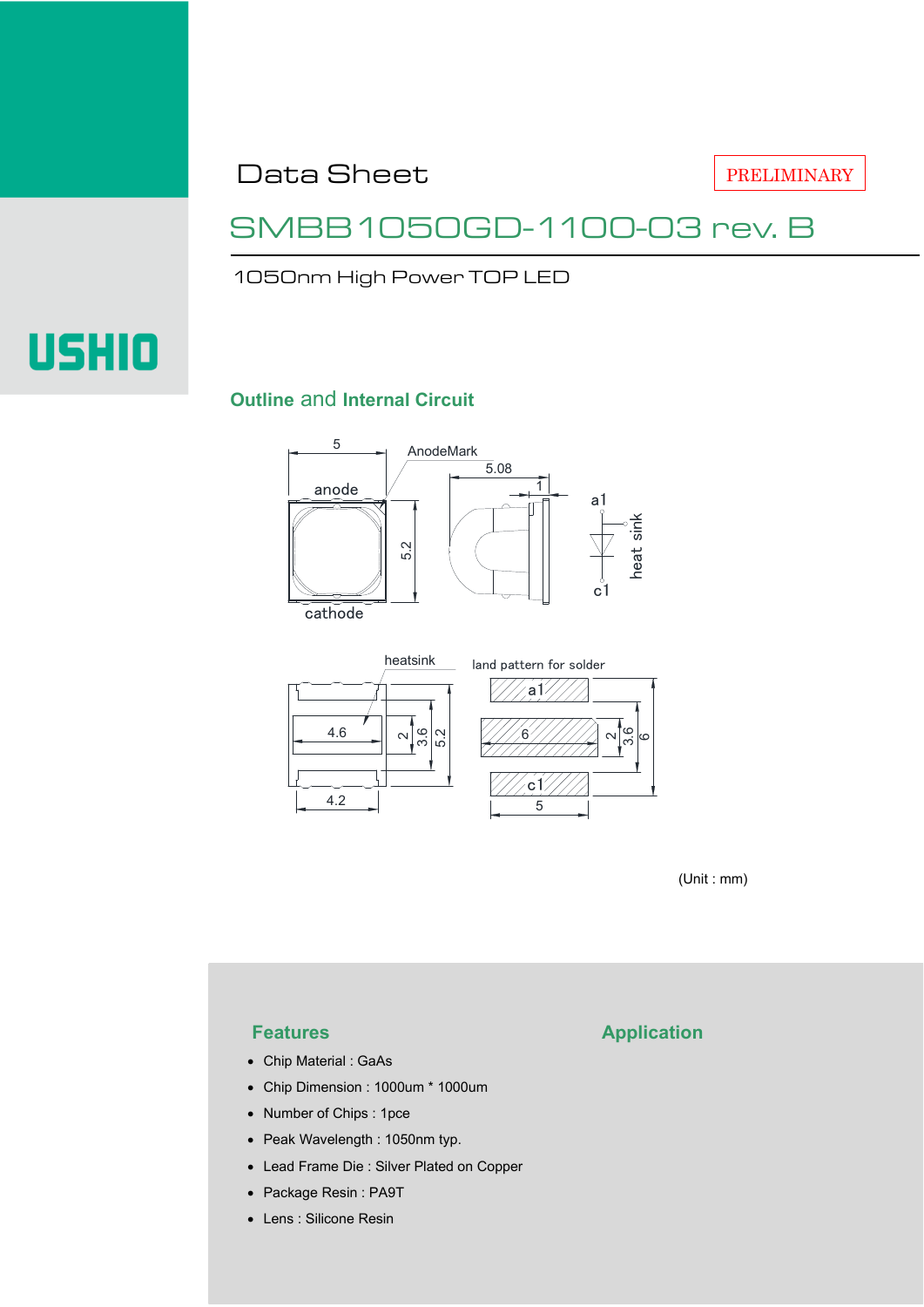

### **Absolute Maximum Ratings (Tc=25°C)**

| <b>Item</b>                  | <b>Symbol</b> | <b>Ratings</b>  | <b>Unit</b> |
|------------------------------|---------------|-----------------|-------------|
| Power Dissipation            | <b>PD</b>     | 1800            | mW          |
| <b>Forward Current</b>       | IF            | 1000            |             |
| <b>Pulse Forward Current</b> | <b>IFP</b>    | 2000            | mA          |
| Reverse Voltage              | <b>VR</b>     | 5               | $\vee$      |
| <b>Thermal Resistance</b>    | Rthja         | 10              | K/W         |
| Junction Temperature         | Tj            | 120             | $^{\circ}C$ |
| <b>Operating Temperature</b> | Topr          | $-40 \sim +100$ | $^{\circ}C$ |
| Storage Temperature          | Tstg          | $-40 - +100$    | $^{\circ}C$ |
| <b>Soldering Temperature</b> | <b>TSOL</b>   | 250             | °С          |

‡Pulse Forward Current condition : Duty 1% and Pulse Width=10us.

‡Soldering condition : Soldering condition must be completed with 5 seconds at 250°C.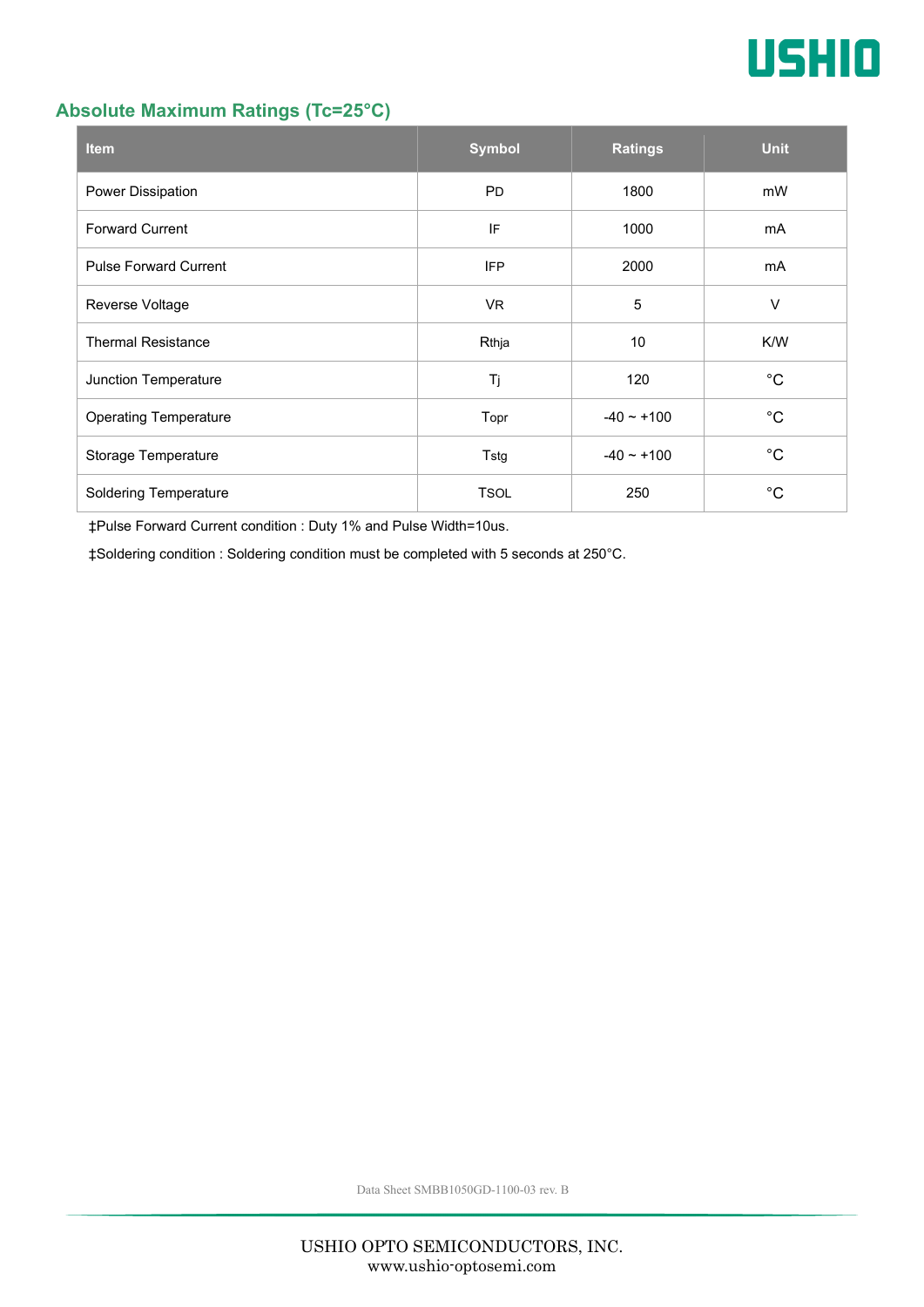

### **Optical and Electrical Characteristics (Tc=25°C)**

(\*: 100% testing, \*\*: reference value)

| <b>Parameter</b>            | <b>Symbol</b>   | <b>Min</b> | <b>Typ</b> | <b>Max</b> | <b>Unit</b> | <b>Test Condition</b> |
|-----------------------------|-----------------|------------|------------|------------|-------------|-----------------------|
| Forward Voltage             | <b>VF</b>       |            | 1.5        | (1.8)      | V           | $IF=1A*$              |
|                             | <b>VFP</b>      |            | 1.8        |            |             | $IFP = 2A**$          |
| <b>Reverse Current</b>      | IR.             |            |            | 10         | uA          | $VR=5V^*$             |
| <b>Total Radiated Power</b> | PO              | (520)      | 750        |            | mW          | $IF=1A*$              |
|                             |                 |            |            |            |             | $T = 100ms$           |
|                             |                 |            | 1200       |            |             | $IFP = 2A**$          |
| Radiant Intensity           | IE              |            | 1200       |            | mW/sr       | $IF=1A**$             |
|                             |                 |            | 2000       |            |             | $IFP=2A**$            |
| Peak Wavelength             | $\lambda p$     | 1000       |            | 1100       | nm          | $IF=1A^*$             |
| <b>Half Width</b>           | $\Delta\lambda$ |            | 50         |            | nm          | $IF=1A**$             |
| Viewing Half Angle          | $\theta$ 1/2    |            | ±23        |            | deg.        | IF=100mA**            |
| <b>Rise Time</b>            | tr              |            | 10         |            | ns          | $IF=1A**$             |
| Fall Time                   | tf              |            | 20         |            | ns          | $IF=1A**$             |

‡Radiated Power is measured by G8370-85.

‡Radiant Intensity is measured by ANDO Optical Multi Meter AQ2140 & AQ2743.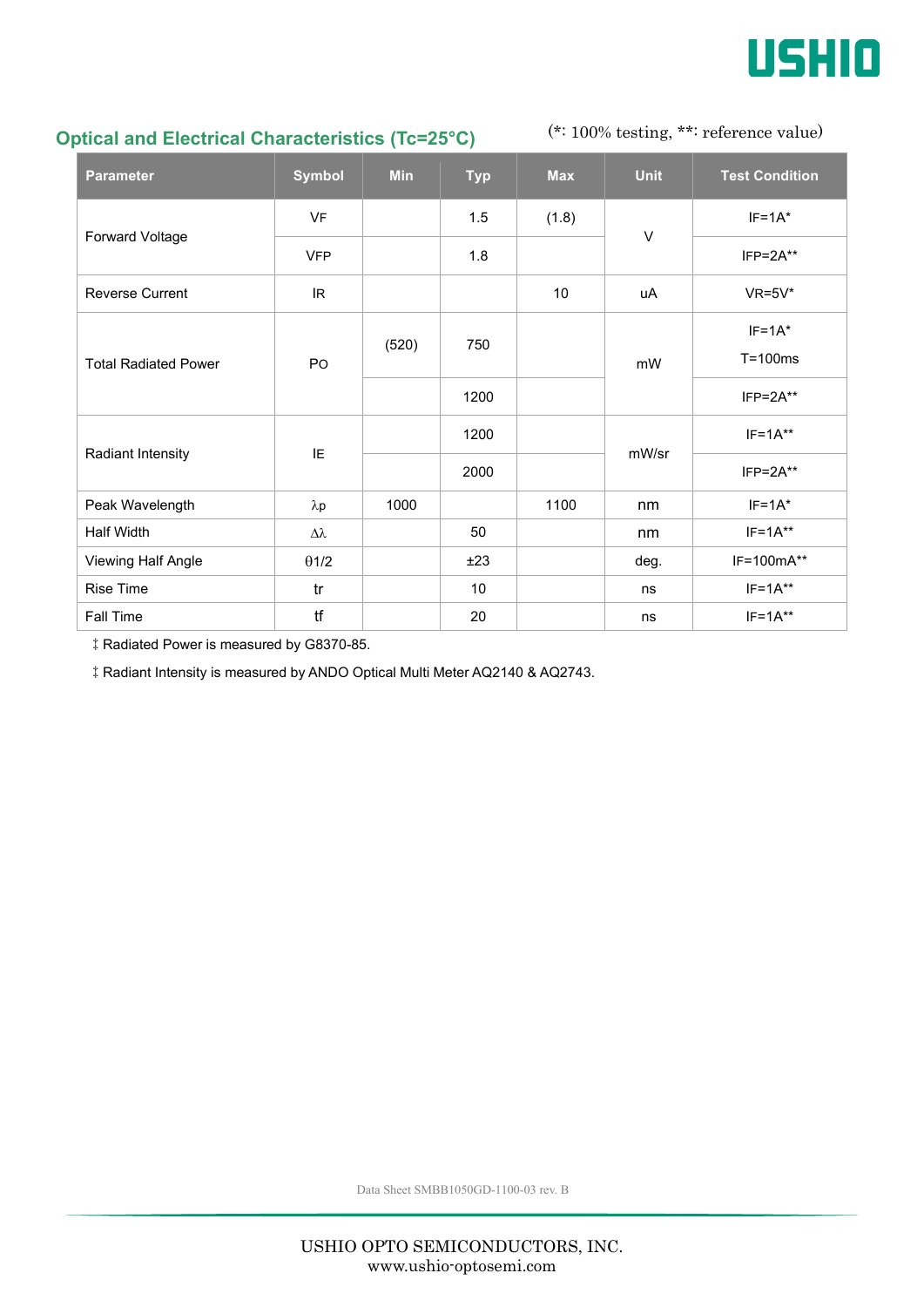

### **Typical Characteristic Curves**



USHIO OPTO SEMICONDUCTORS, INC. www.ushio-optosemi.com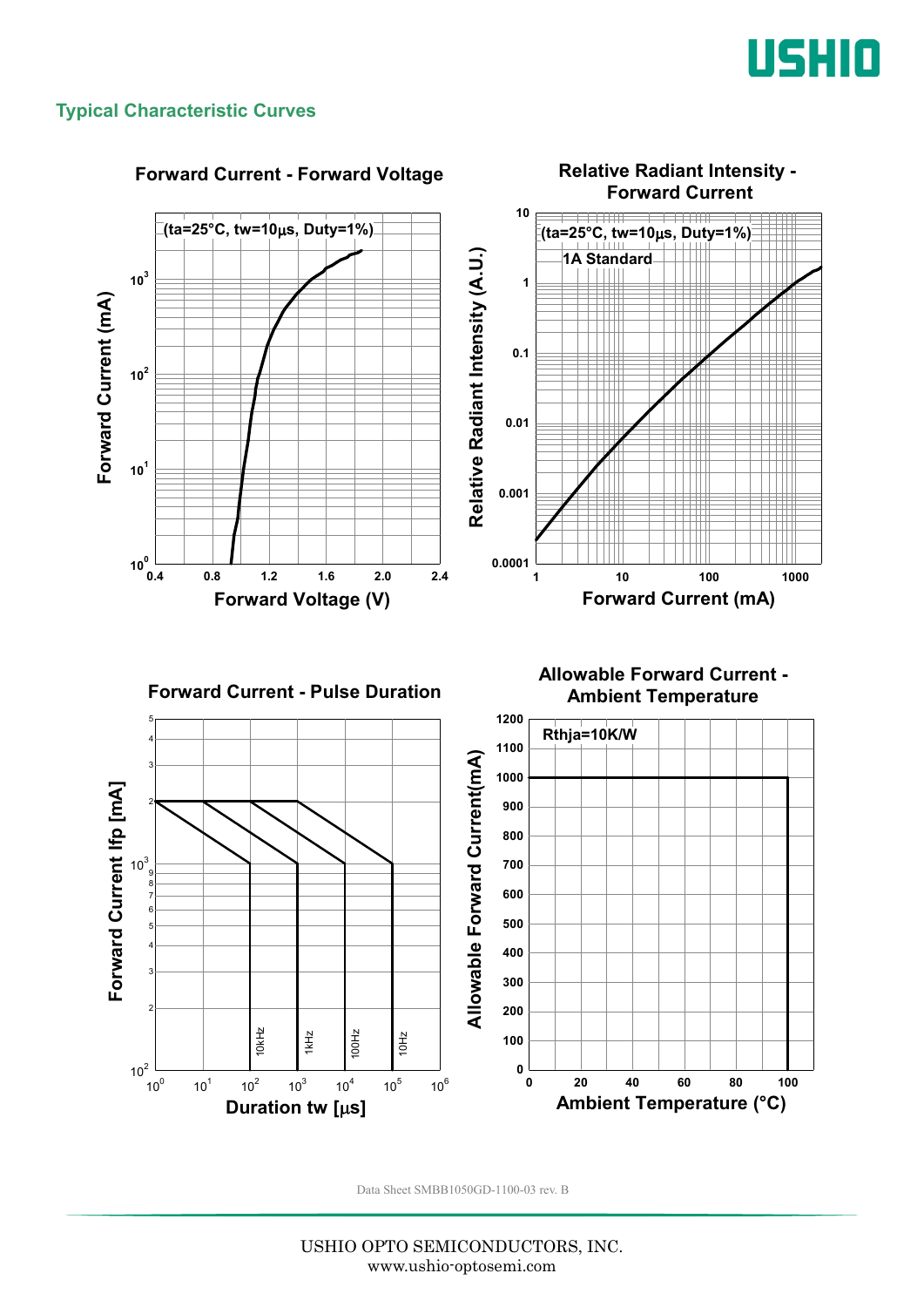



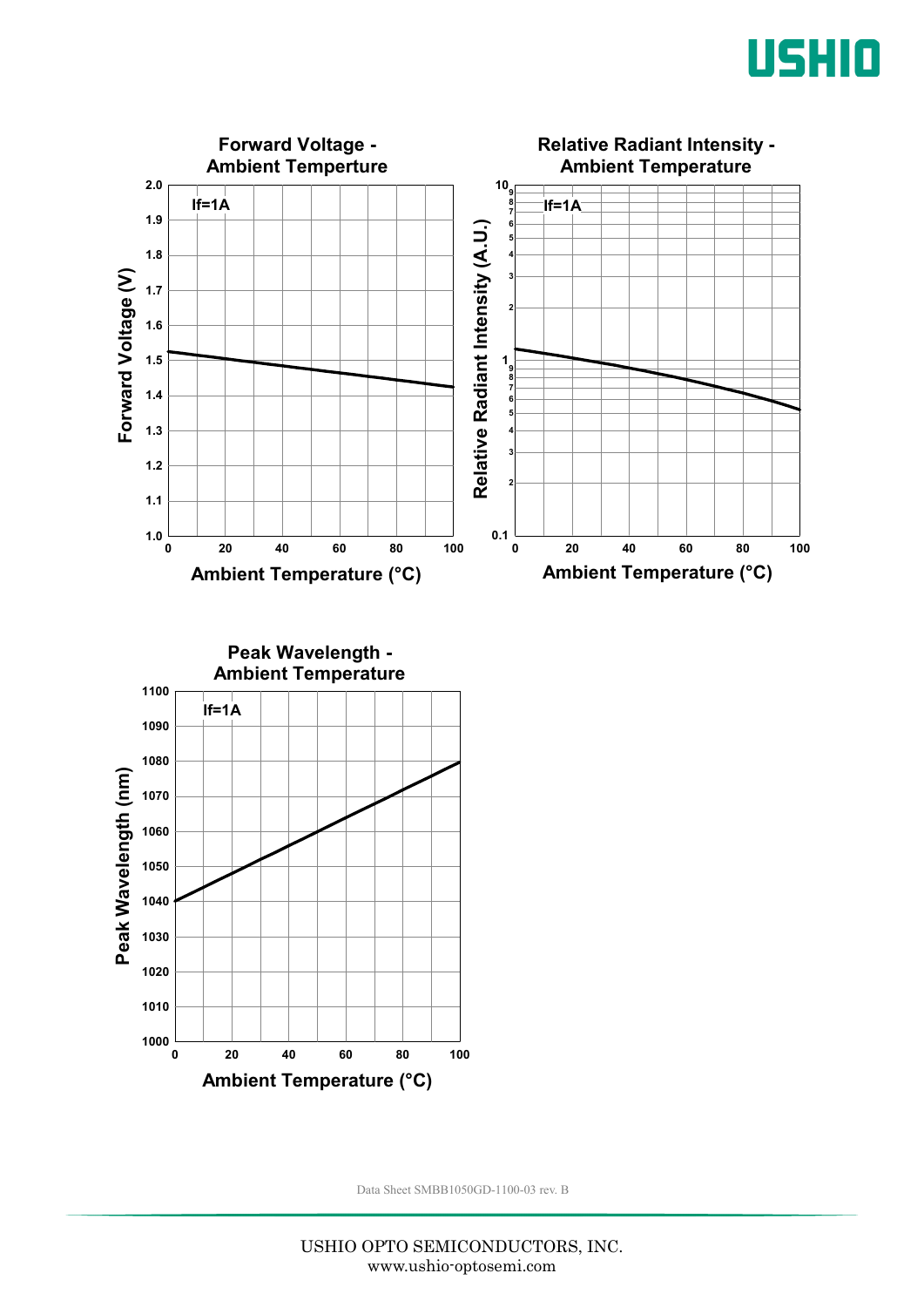

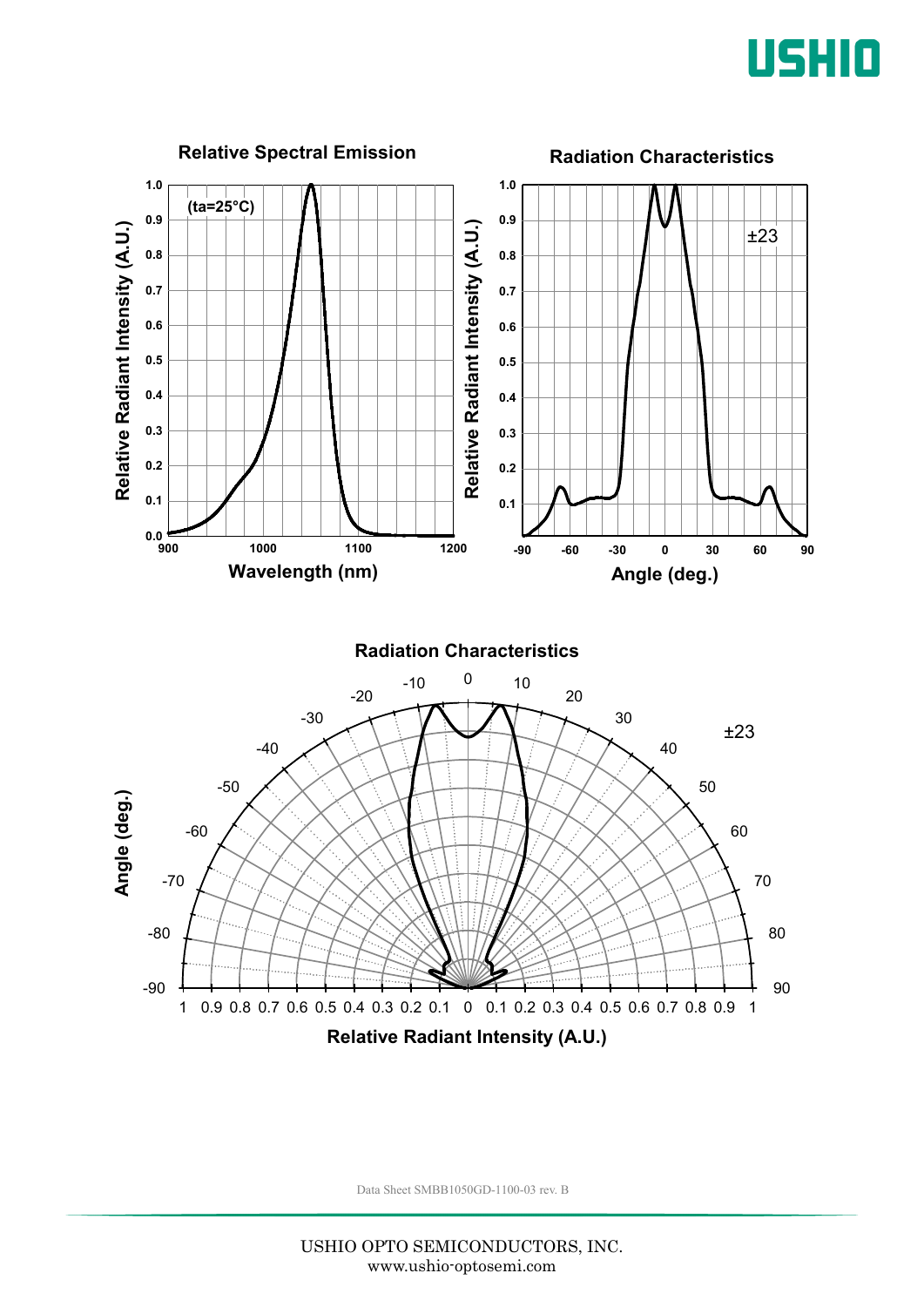## USHIO

### **Recommended Reflow Soldering Profile**

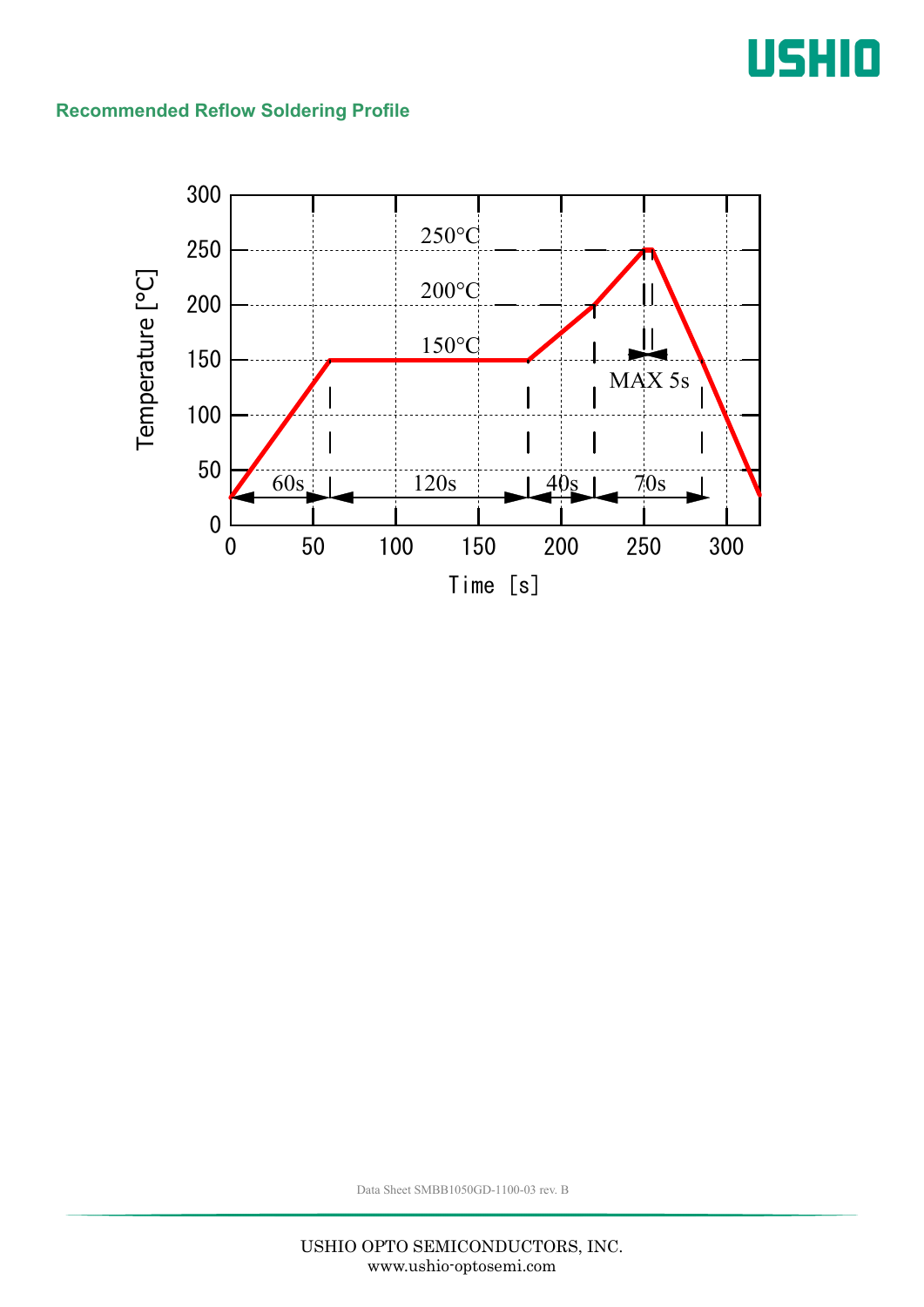

### **Wrapping**

Moisture barrier bag aluminum laminated film with a desiccant to keep out the moisture absorption during the transportation and storage.

### **SMD LED storage and handling precautions Storage Conditions before Opening a Moisture-Barrier Aluminum Bag**

- Before opening a moisture-barrier aluminum bag, please store it at <30ºC, <60%RH.
- Please note that the maximum shelf life is 12 months under these conditions.

### **Storage Conditions after Opening a Moisture-Barrier Aluminum Bag**

- After opening a moisture-barrier aluminum bag, store the aluminum bag and silica gel in a desiccator.
- After opening the bag, please solder the LEDs within 72 hours in a room with 5 30ºC, <50%RH.
- Please put any unused, remaining LEDs and silica gel back in the same aluminum bag and then vacuum-seal the bag.
- It is recommended to keep the re-sealed bag in a desiccator at <30%RH.
- The 72-hour- long floor life does not include the time while LEDs are stored in the moisture-barrier aluminum bag. However, we strongly recommend to solder the LEDs as soon as possible after opening the aluminum bag

### **Notes about Re-sealing a Moisture-Barrier Aluminum Bag**

 When vacuum-sealing an opened aluminum bag, if you find the moisture-indicator of the silica gel has changed to pink from blue (indicating a relative humidity of 30 % or more), please do not use the unused LEDs, the aluminum bag, or the silica gel.

### **Notes about Opening a Re-sealed Moisture-Barrier Aluminum Bag**

 When opening a vacuumed and re-sealed aluminum bag in order to use the remaining LEDs stored in the bag, if you find that the moisture-indicator of the silica has changed to pink, please do not use the LEDs.